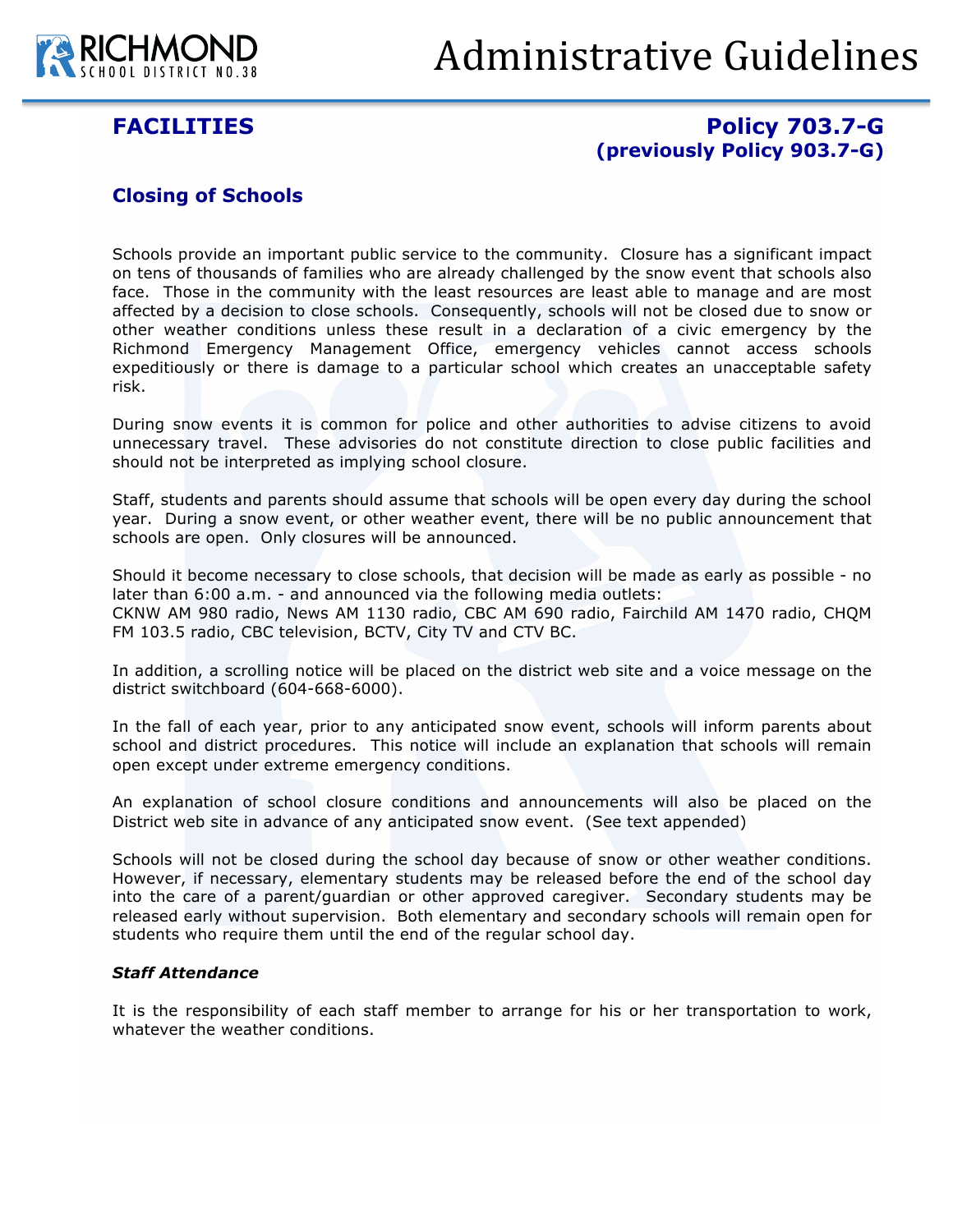

However, recognizing that even prudent preparation for snow conditions may not enable some staff members to safely attend work, provisions have been made in Collective Agreements for such an emergency. The District does not wish staff to take undue risks in order to get to work.

CUPE members may choose to take a day of holiday or to take a leave without pay.

RTA members may take an Unforeseen Emergency Leave. However, the District may also choose to offer staff who are unable to get to work, and who live in school districts where local conditions have resulted in a district-wide closure of schools, an additional day of work in the summer in order to avoid loss of income. This practice is intended to provide an equivalent option to the holiday elective for CUPE members.

#### *Student Attendance*

Students are encouraged to attend school on a snow day. However, it is understood that some students travel to school in ways that may not be possible or safe on a snow day. Therefore, no student will be penalized for lack of attendance. Student safety is the first priority of the District.

Parents/Guardians are responsible for their children's safe travel to school on a snow day. If, for any reason, a parent/guardian feels that a child cannot travel safely to school they should make other arrangements. Schools will be kept open to provide the option of attendance for all families but the decision to attend is the responsibility of each family.

Regular and special needs school busses will attempt to operate on their normal schedule during a snow day. Significant changes to the regular bus schedule as a result of weather conditions will be reported on the district web site (www.sd38.bc.ca). Should the condition of side streets require a change to the operation of special needs school busses, or any cancellation of service, all affected families will be informed individually by telephone.

### *Clearing of Snow*

Custodial staff are equipped to clear snow from sidewalks and walkways around schools and to salt those surfaces. On a snow day this is a priority task. Entrances should be cleared before staff and students arrive. Remaining sidewalks should be cleared as early as possible, including city sidewalks that adjoin school property.

Schools that do not have a morning custodian are assigned an itinerant custodian for school opening tasks (disable alarm system, perimeter security check etc.). These custodians typically leave the building locked but ready for easy opening by the first staff member with keys and codes to arrive. On snow days they will also ensure that entrance ways are cleared. If the volume of snow makes this impossible the afternoon shift custodian may be moved to a 6:30 a.m. start on a voluntary basis with other staff assigned to cover schools where a voluntary shift change is declined, and if even more assistance is required other staff from the works yard may be assigned to this task and dispatched on an emergency basis.

The Grounds Department will equip four trucks with a plow and salt spreading equipment in order to clear access routes and parking lots. Additional contractors will be engaged as possible to speed this work.